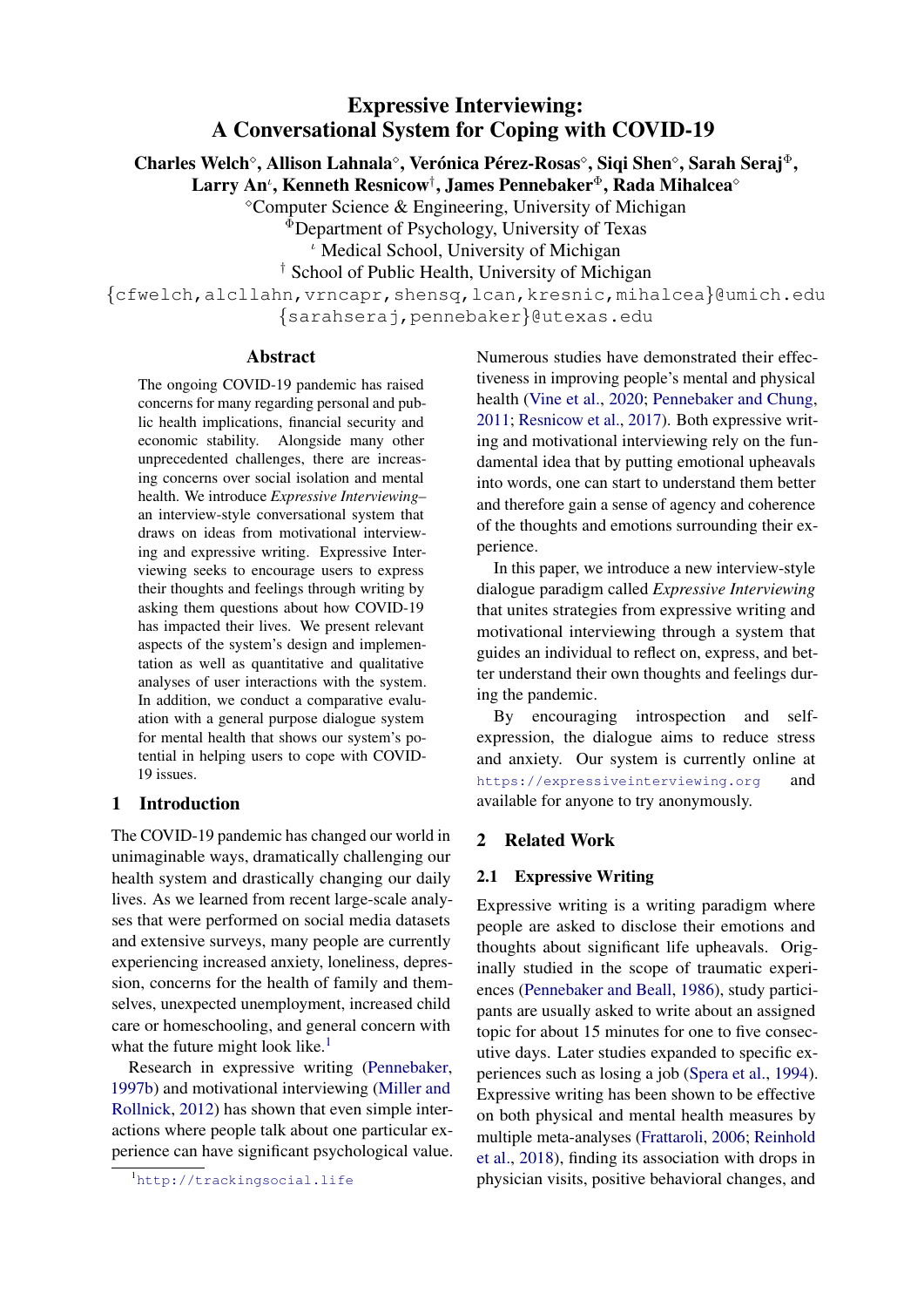long-term mood improvements. No single theory at present explains the cause of its benefits, but it is believed that the process of expressing emotions and constructing a story may play a role for participants in forming a new perspective on their lives [\(Pennebaker and Chung,](#page-9-2) [2011\)](#page-9-2).

## 2.2 Motivational Interviewing

Motivational interviewing (MI) is a counseling technique designed to help people change a desired behavior by leveraging their own values and interests. The approach accepts that many people looking for a change are ambivalent about doing so as they have reasons to both change and sustain the behavior. Therefore, the goal of an MI counselor is to elicit their client's own motivation for changing by asking open questions and reflecting back on the client's statements. MI has been shown to correlate with positive behavior changes in a large variety of client goals, such as weight management [\(Small et al.,](#page-10-4) [2009\)](#page-10-4), chronic care intervention [\(Brodie et al.,](#page-9-5) [2008\)](#page-9-5), and substance abuse prevention [\(D'Amico et al.,](#page-9-6) [2008\)](#page-9-6).

#### 2.3 Dialogue Systems

With the development of deep learning techniques, dialogue systems have been applied to a large variety of tasks to meet increasing demands. In recent work, [Afzal et al.](#page-9-7) [\(2019\)](#page-9-7) built a dialogue-based tutoring system to guide learners through varying levels of content granularity to facilitate a better understanding of content. [Henderson et al.](#page-9-8) [\(2019\)](#page-9-8) applied a response retrieval approach in restaurant search and booking to provide and enable the users to ask various questions about a restaurant. [Ortega](#page-9-9) [et al.](#page-9-9) [\(2019\)](#page-9-9) built an open-source dialogue system framework that navigates students through course selection.

There are also dialogue system building tools such as Google's Dialogflow<sup>[2](#page-1-0)</sup> and IBM's Watson assistant, $3$  which enable numerous dialogue systems for customer service or conversational user interfaces.

#### 2.4 Chatbots for Automated Counseling

Two dialogue systems for automated counseling services available on mobile platforms are Wysa<sup>[4](#page-1-2)</sup>

and Woebot.<sup>[5](#page-1-3)</sup> These chatbots provide cognitive behavioral therapy with the goal of easing anxiety and depression by allowing users to express their thoughts. A study of Wysa users over three months showed that more active users had significantly improved symptoms of depression [\(Inkster et al.,](#page-9-10) [2018\)](#page-9-10). Another study shows that young students using Woebot significantly reduced anxiety levels after two weeks of using the conversational agent [\(Fitzpatrick et al.,](#page-9-11) [2017\)](#page-9-11). These findings suggest a promising benefit of automated counseling for the nonclinical population.

Our system is distinct from Wysa and Woebot in that it is designed specifically for coping with COVID-19 and allows users to write more topic related free-form responses. It asks open-ended questions and encourages users to introspect, and then provides visualized feedback afterward, whereas the others have a conversational logic mainly based on pre-coded multiple choice options.

## 3 Expressive Interviewing

Our system conducts an interview-style interaction with the users about how the COVID-19 pandemic has been affecting them. The system's goal is to encourage users to write as much as possible about themselves, building upon previous findings regarding the psychological value of writing about personal upheavals and the use of reflective listening for behavioral change [\(Pennebaker,](#page-9-0) [1997b;](#page-9-0) [Miller](#page-9-1) [and Rollnick,](#page-9-1) [2012\)](#page-9-1).

The interview consists of a set of writing prompts in the form of questions about specific issues related to the pandemic. The system guides the interaction based on users responses, and provides reflective feedback and asks additional questions whenever appropriate. In order to provide reflective feedback, the system automatically detects the topics being discussed (e.g., work, family) or emotions being expressed (e.g., anger, anxiety), and responds with reflective statements that ask the user to elaborate or to answer a related question to explore that concept more deeply. For instance, if the system detects *work* as a topic of interest, it responds with "How has work changed under COVID? What might you be able to do to keep your career moving during these difficult times?"

After the interaction ends, i.e., all prompts have been answered by the user, the system provides detailed visual and textual feedback.

<span id="page-1-0"></span><sup>2</sup><https://dialogflow.com/>

<span id="page-1-1"></span><sup>3</sup>[https://www.ibm.com/cloud/](https://www.ibm.com/cloud/watson-assistant)

[watson-assistant](https://www.ibm.com/cloud/watson-assistant)

<span id="page-1-2"></span><sup>4</sup><https://wysa.io/>

<span id="page-1-3"></span><sup>5</sup><https://woebot.io/>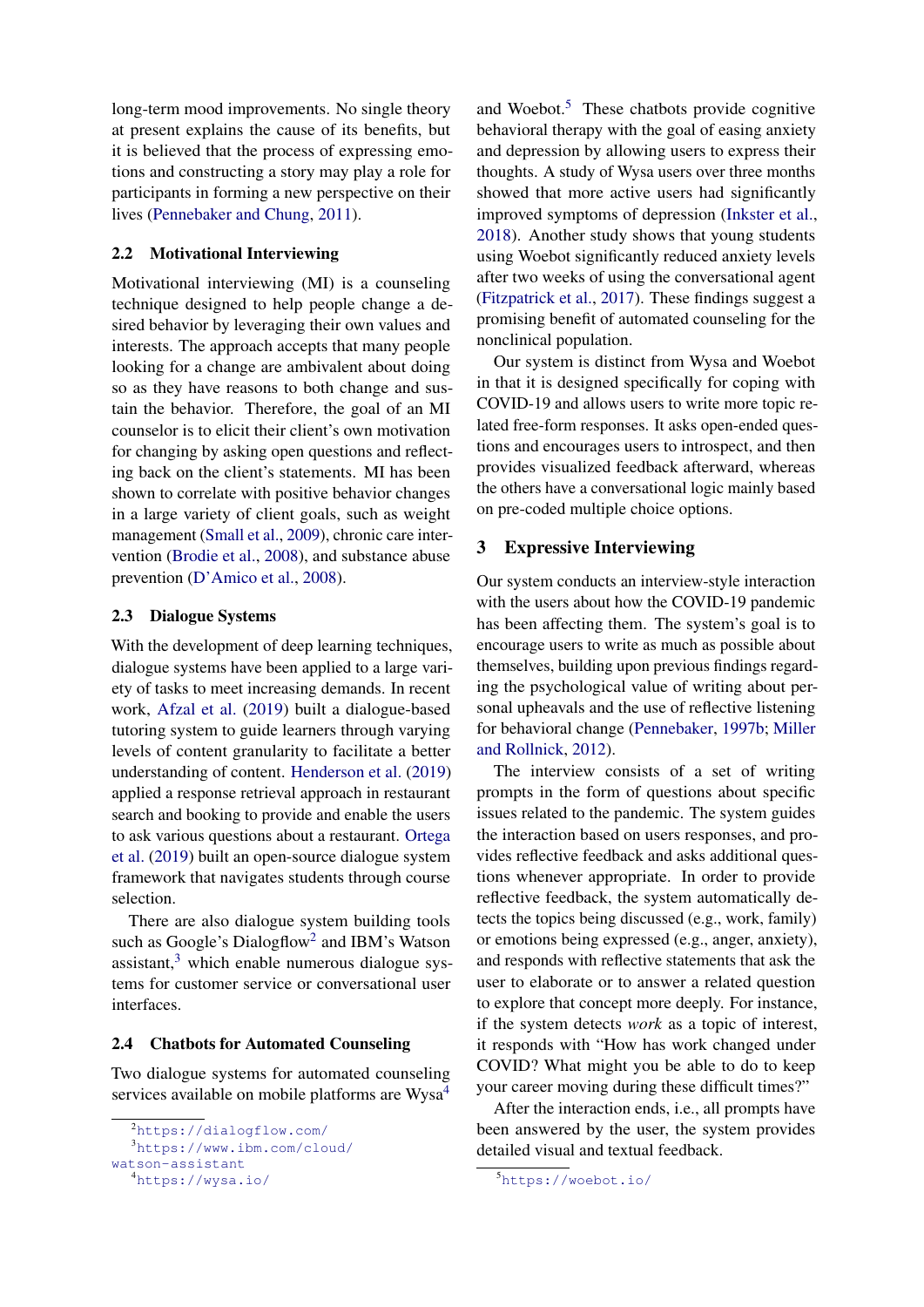#### 3.1 Guiding Questions

During the formulation of the guiding questions used by our system, we worked closely with our psychology and public health collaborators to identify a set of questions on COVID-19 topics that would motivate individuals to talk about their personal experience with the pandemic. We formulated the following question as the system's conversation starting point:

[Major issues] What are the major issues in your life right now, especially in the light of the COVID outbreak?

We also formulated three follow-up questions, which were generated after several refining iterations.[6](#page-2-0) The order of these questions is randomized across users of the system.

[Looking Forward] What do you most look forward to doing once the pandemic is over?

[Advice to Others] What advice would you give other people about how to cope with any of the issues you are facing?

[Grateful] The outbreak has been affecting everyone's life, but people have the amazing ability to find good things even in the most challenging situations. What is something that you have done or experienced recently that you are grateful for?

## 3.2 Language Understanding and Reflection **Strategies**

Our system's capability for language understanding relies on identifying words belonging to various lexicons. This simple strategy allowed us to quickly develop a platform upon which we intend to implement a more sophisticated language understanding ability in future work.

When a user responds to one of the main prompts, the system looks for words belonging to specific topics and word categories. The system examines the user responses to identify dominant word categories or topics and triggers a reflection from a set of appropriate reflections.<sup>[7](#page-2-1)</sup> If none of these types are matched, it responds with a generic Algorithm 1: Algorithm for an Expressive Interview showing the order of precedence for reflection types. The  $IsNew$  and functions of pp prevent the system from looping and asking the same questions.

## Intro;

Ask(Main, $Q_1$ ); while *MainQs Asked* <*4* do ps = GetPreviousUserStatement();  $rt = GetResponseTime$ ; pp = GetPreviousSystemPrompt();  $d_t$  = GetDominantTopic(ps);  $d_e$  = GetDominantEmotion(ps);  $d_p$  = GetDominantPronoun(ps); if *(rt* <*15s or len(ps)* <*100) and not IsReflection(pp) and not IsShortResponse(pp)* then Ask(ShortResponse, Random); else if  $IsNew(d_t)$  and not *IsReflection(pp)* then Ask(TopicReflection,  $d_t$ ); else if *IsNew(*de*) and not IsReflection(pp)* then Ask(EmotionReflection,  $d_e$ ); else if  $IsNew(d_p)$  and not *IsReflectioin(pp)* then Ask(PronounReflection,  $d_p$ ); else Ask(Main, Random); GetResponse; end

<span id="page-2-2"></span>reflection. The system flow is fully described in Algorithm [1.](#page-2-2)

The word categories are derived from the LIWC, WordNet-Affect, and MPQA lexicons [\(Pennebaker](#page-9-12) [et al.,](#page-9-12) [2001;](#page-9-12) [Strapparava et al.,](#page-10-5) [2004;](#page-10-5) [Wiebe et al.,](#page-10-6) [2005\)](#page-10-6) and include pronouns (I, we, others), negative emotion (anger, anxiety, and sadness), positive emotion (joy) and positive and negative words. The COVID-19 related topics include finances, health, home, work, family, friends, and politics. Most of the topics are covered by the LIWC lexicon, with the exception of politics. For this category, we use the *politics* category from the Roget's Thesaurus [\(Roget,](#page-10-7) [1911\)](#page-10-7) and add a small number of proper nouns covered in recent news (e.g., Trump, Biden, Fauci, Sanders).

We formulate a set of specific reflections for each word category and topic, which were refined

<span id="page-2-0"></span><sup>6</sup>We removed an additional question about how people's lives have changed since the outbreak, as well as a question about what people missed the most about their previous lives.

<span id="page-2-1"></span> ${}^{7}$ A dominant word category is defined as a word type, where the frequency of occurrence is at least 50% higher than the second highest frequency category for that group.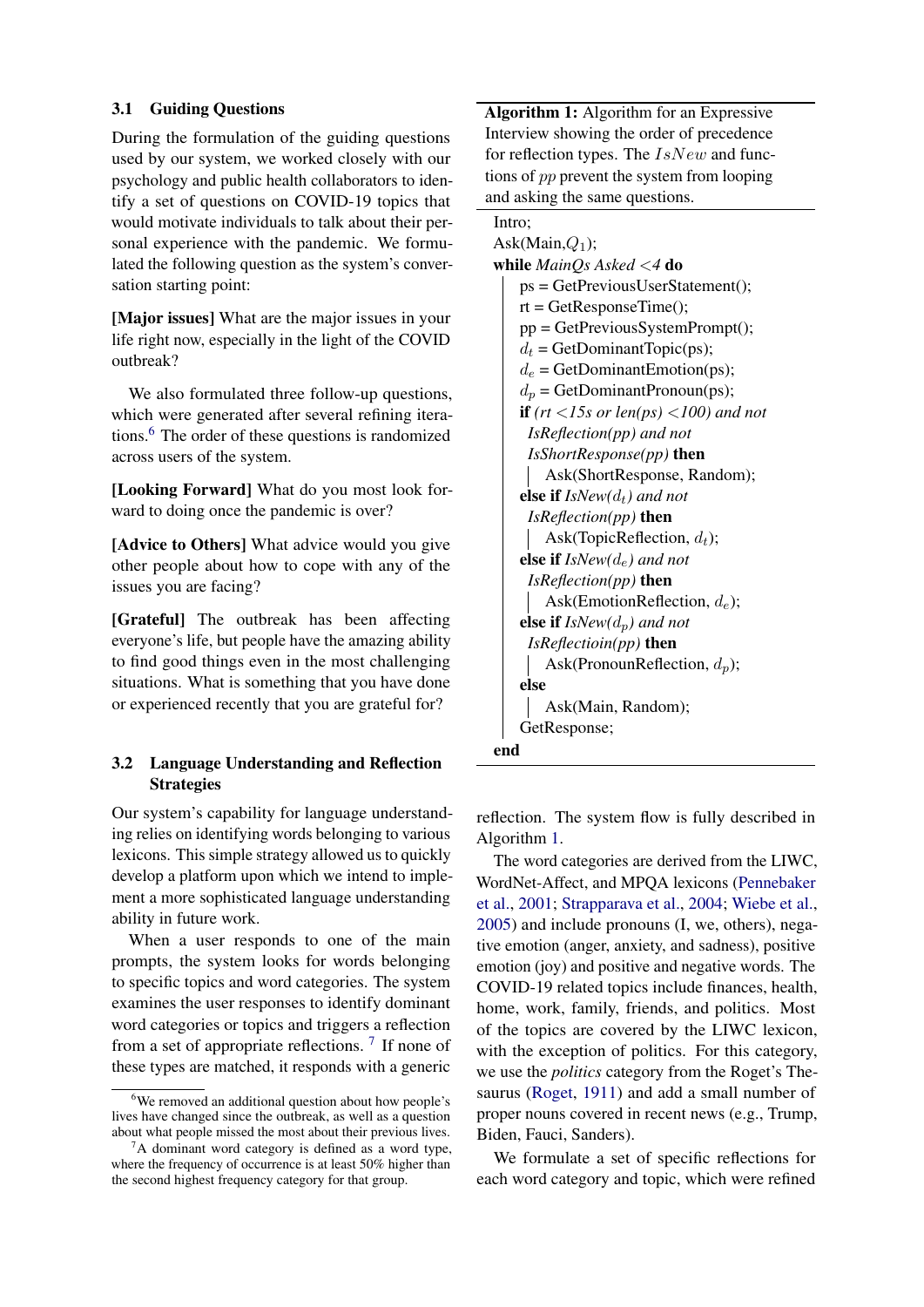by our psychology and public health collaborators. For instance, if the dominant emotion category is anxiety, the system responds "You mention feelings such as fear and anxiety. What do you think is the best way for people to cope with these feelings?" Initially, we also considered reflections for different types of pronouns, but found that they did not steer the dialogue in a meaningful direction. Instead, we flag responses with dominant use of impersonal pronouns and lack of references to the self and reflect that fact back to the user and further ask them how they are specifically being affected. We also crafted generic reflections to be applicable to a large number of situations though the system does not understand the content of what the user has said (e.g. "I see. Tell me about a time when things were different", and "I hear you. What have you tried in the past that has worked well").

#### 3.3 User Feedback

After the interview, the system provides visual and textual feedback based on the user's responses and provides links to resources (i.e., mental health resources) appropriate given their main concerns.

The visual feedback consists of four pie charts showing the relative usage of different word categories, including: discussed topics (work, finance, home, health, family, friends and politics), affect (positive, negative), emotions (anger, sadness, fear, anxiety, joy), and pronouns (I, we, other).

The textual feedback includes a comparison with others (to normalize the user's reactions) and interpretations of where the user falls within normalized scales. The system also presents a summary of the most and least discussed topics and how they compare to the average user, along with normalized values for meaningfulness, self-reflection, and emotional tone (using a 0-10 scale) along with textual descriptors for the shown scale values. [8](#page-3-0) These metrics are inspired by previous work on expressive writing and represent the self-reported meaningfulness, usage of self-referring pronouns, and the difference in positive and negative word usage [\(Pennebaker,](#page-9-13) [1997a\)](#page-9-13). Finally, the system provides relevant resources for further exploration (e.g. for the work topic it lists external links to COVID related job resources and safety practices).

#### 3.4 Online Interface

The system is implemented as a web interface so it is accessible and easy to use. The interface is built with the Django platform and jQuery and uses Python on the backend [\(Django Software Founda](#page-9-14)[tion,](#page-9-14) [2019\)](#page-9-14).

Before the interaction users are asked to report on a 1-7 scale: (1) [Life satisfaction] how satisfied they are with their life in general, and (2) [Stress<sub>before</sub>] what is their level of stress. The user then proceeds to the conversational interaction with our system. After the interaction, the user is asked again about (3) [Stress<sub>after</sub>] what is their level of stress; (4) [Personal] how personal their interaction was; and (5) [Meaningful] how meaningful their interaction was. Once this is submitted, the user can proceed to the feedback page and view details about what they wrote and how their interaction compares to a sample of recent users. The user is finally presented with a list of resources triggered by the topics discussed.

We made an effort to make our system appear human-like to make users more comfortable while interacting with it, although this can vary for different individuals. In future work, we hope to explore individual personas and more sophisticated rapport building techniques. We named our dialogue agent 'C.P.', which stands for *Computer Program*. This name acknowledges that the user is interacting with a computer, while at the same time it makes the system more human by assigning it a name. When responding to the user, C.P. pauses for a few seconds as if it is thinking and then proceeds to type a response one letter at a time with a low probability of making typos – similarly to how human users would type.

#### 4 Analysis of User Interactions

After the system was launched (and up to when we conducted this analysis), we had 174 users interact with the system. We analyze these interactions to evaluate system usefulness, user engagement, and reflection effectiveness.

## 4.1 System Usefulness

We examine the system's ability to help users cope with COVID-19 related issues by analyzing the different ratings provided by users before and after their interaction with C.P. First, we look at the change in stress for the users after using our system as stress decrease is one target by which we can see

<span id="page-3-0"></span><sup>8</sup>Textual descriptions are predefined for different ranges of each scale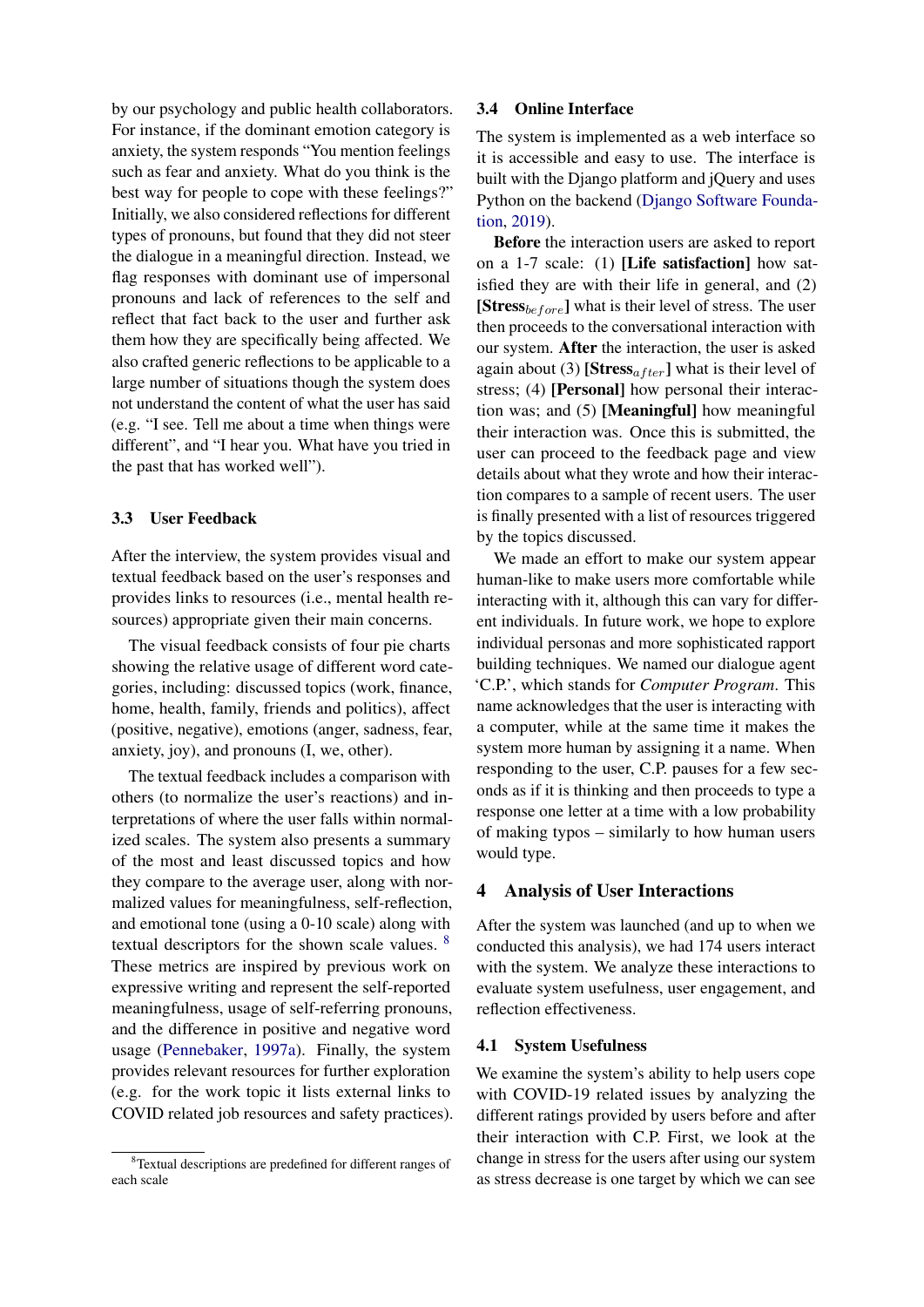<span id="page-4-0"></span>

Figure 1: Top: before and after stress ratings by users whose stress increased after interaction with C.P. Middle: before and after stress ratings by users whose stress remained the same after interaction with C.P. Bottom: before and after stress ratings by users whose stress decreased after interaction with C.P. The bars are ordered by the magnitude of change (top and bottom), or by the static stress rating (middle).

if the system is useful for users. We observe that stress decreased for most users, which is shown in Figure [1](#page-4-0) with bar charts to reflect the users' stress levels before and after using the system.

Throughout this discussion, we use ∆Stress to indicate how the users stress rating differs before and after the interaction:  $\Delta \text{Stress} = \text{Stress}_{after}$  -Stress<sub>before</sub>. Negative values for  $\Delta$ Stress are therefore an indicator of stress reduction, whereas positive values for ∆Stress reflect an increase in stress. We start by measuring the Spearman correlation between the different ratings for the 174 interactions with C.P. Results are shown in Table [1.](#page-4-1)

The strongest correlation we observe is between the *personal* and *meaningful* ratings, suggesting that interactions that are more *meaningful* appear to feel more *personal*, or vice versa.

We also observe a strong negative correlation between  $\Delta$  Stress and the meaningfulness of the interaction, suggesting that the interactions that the users found to be meaningful are associated with a reduction in stress.

#### 4.2 User Engagement

We examine user engagement by analyzing the time users spend in the interaction and the number of words they write throughout the session. Figure [2](#page-5-0)

<span id="page-4-1"></span>

| Rating 1          | Rating 2          | rho      |
|-------------------|-------------------|----------|
| Life satisfaction | $Stress_{before}$ | $-0.261$ |
| Life satisfaction | $Stress_{after}$  | $-0.166$ |
| Life satisfaction | $\Delta$ Stress   | 0.083    |
| Life satisfaction | Personal          | 0.285    |
| Life satisfaction | Meaningful        | 0.243    |
| Meaningful        | $Stress_{before}$ | 0.033    |
| Meaningful        | $Stress_{after}$  | $-0.226$ |
| Meaningful        | $\Delta$ Stress   | $-0.202$ |
| Meaningful        | Personal          | 0.675    |
| Personal          | $Stress_{before}$ | 0.065    |
| Personal          | $Stress_{after}$  | $-0.067$ |
| Personal          | $\Delta$ Stress   | $-0.073$ |

Table 1: Spearman correlation coefficients between pairs of ratings for the 174 interactions. Bold indicates significance with  $p < 0.05$ .

shows histograms of the session lengths in the number of words used by the user and of the session duration in seconds. The rightmost column of Table [2](#page-6-0) shows Spearman correlation coefficients between user ratings and the length and duration of the sessions. We find a significant negative correlation between  $Stress_{before}$  and  $Stress_{after}$  with session duration and number of words, suggesting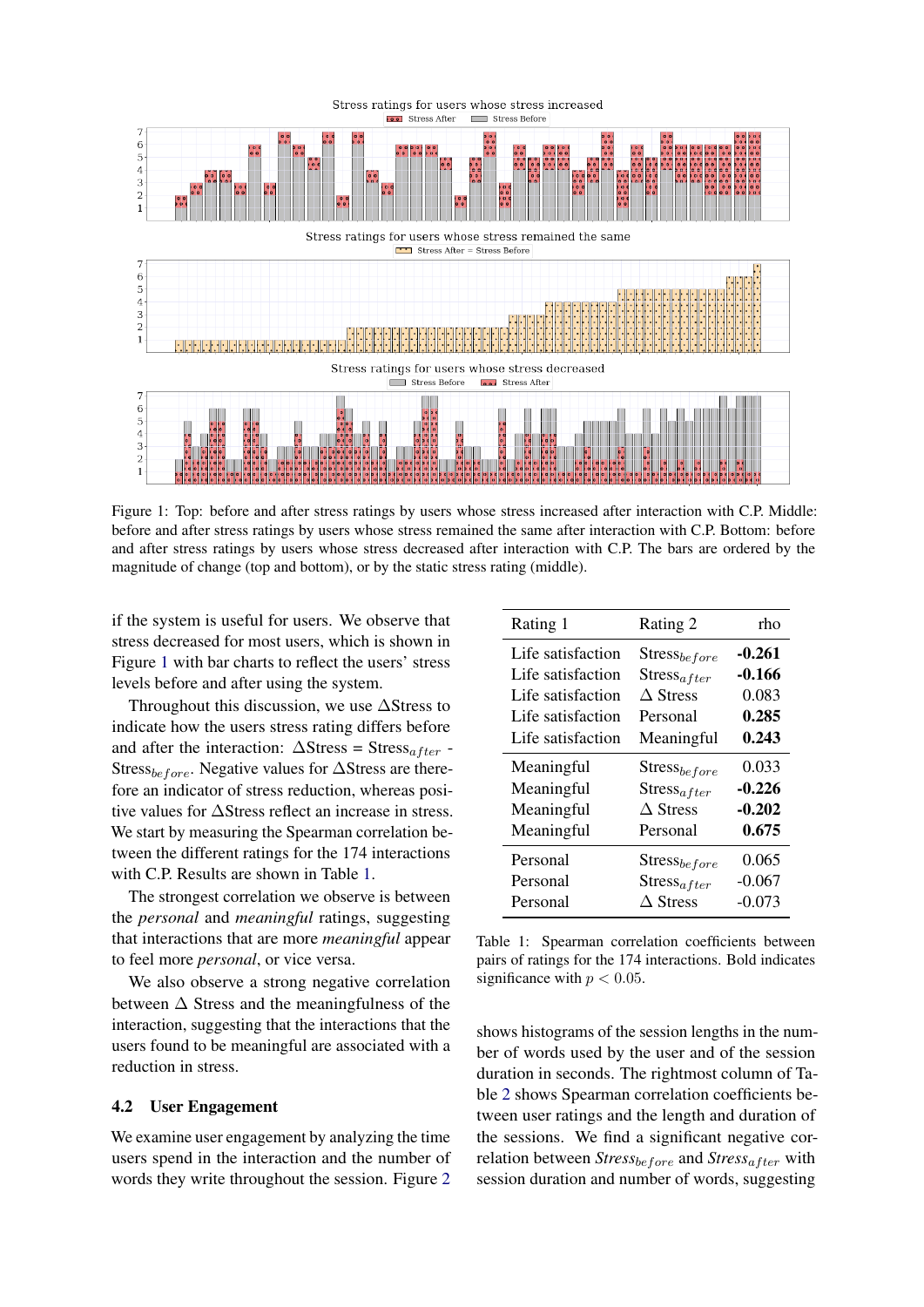an association between user engagement and lower stress. There is also a weak negative correlation between duration of session and reduction in stress  $( \Delta \text{Stress}).$ 

<span id="page-5-0"></span>

Figure 2: Histograms of overall user engagement measured by session length and duration.

We also investigate if there is a relationship between the pre- and post-session ratings and how engaged a user was with each prompt in terms of length of and duration in writing their response. Table [2](#page-6-0) shows Spearman correlation coefficients for these relationships. It appears that *Life Satisfaction* has no correlation with the length of any prompt response except a potentially weak negative correlation with length on the *Major Issues* prompt  $(p = 0.052)$ . A lower rating may relate with having more personal challenges to write about.

*Stress<sub>before</sub>* has a weak negative correlation between the number of words used and the duration spent in the response to *Looking Forward*. Higher stress may relate to present concerns, which may make one less inclined to spend time thinking and writing about positive aspects of their future than someone with less stress. We presume this could be the case for the *Grateful* prompt, which likewise correlates weakly and negatively with *Stress*before.

 $Stress_{after}$  has a negative correlation between duration spent on every prompt response except for the time spent on *Major Issues*. This could be a reflection of the fact that those who have a lot to write about major issues in their life also incur high levels of stress.

The *Personal* rating shows no correlations with the duration spent on any of responses, except potentially *Advice to Others* ( $p = 0.074$ ). We do observe weak negative correlations between *Personal* ratings and response *lengths* on *Major Issues* and *Looking Forward*, and potentially on *Grateful* ( $p = 0.054$ ) and *Advice to Others* ( $p = 0.08$ ). Perhaps if a user writes more, there is a greater expectation for more personal reflections. We discuss engagement related to reflections more deeply in the next section.

The *Meaningful* rating shows weak negative correlations with length on *Major Issues*, *Advice to Others*, and possibly on *Grateful* ( $p = 0.052$ ) and *Looking Forward* ( $p = 0.062$ ). We do not observe a significant correlation with *duration* on *Major Issues* or *Grateful*, but we do observe positive correlations between *duration* and *Looking Forward* and *Advice to Others*. Users who spend more time thinking about advice they would give others facing their issues may find the interaction more meaningful, and may experience benefits having reflected on their agency in managing their challenges.

<span id="page-5-1"></span>

Figure 3: The dominance of each reflection triggered for users whose stress decreased divided by each reflection's dominance for users whose stress increased. Scores above 1 (red line) correspond to a decrease in stress; score below 1 correspond to an increase in stress. See Table [3](#page-6-1) for sample reflections, including the GENERIC reflections.

#### 4.3 Reflection Effectiveness

To investigate the effectiveness of Expressive Interviewing reflections, we compare the reflections that were triggered for users whose stressed decreased to the reflections that triggered for the users whose stress increased. For each of these user groups,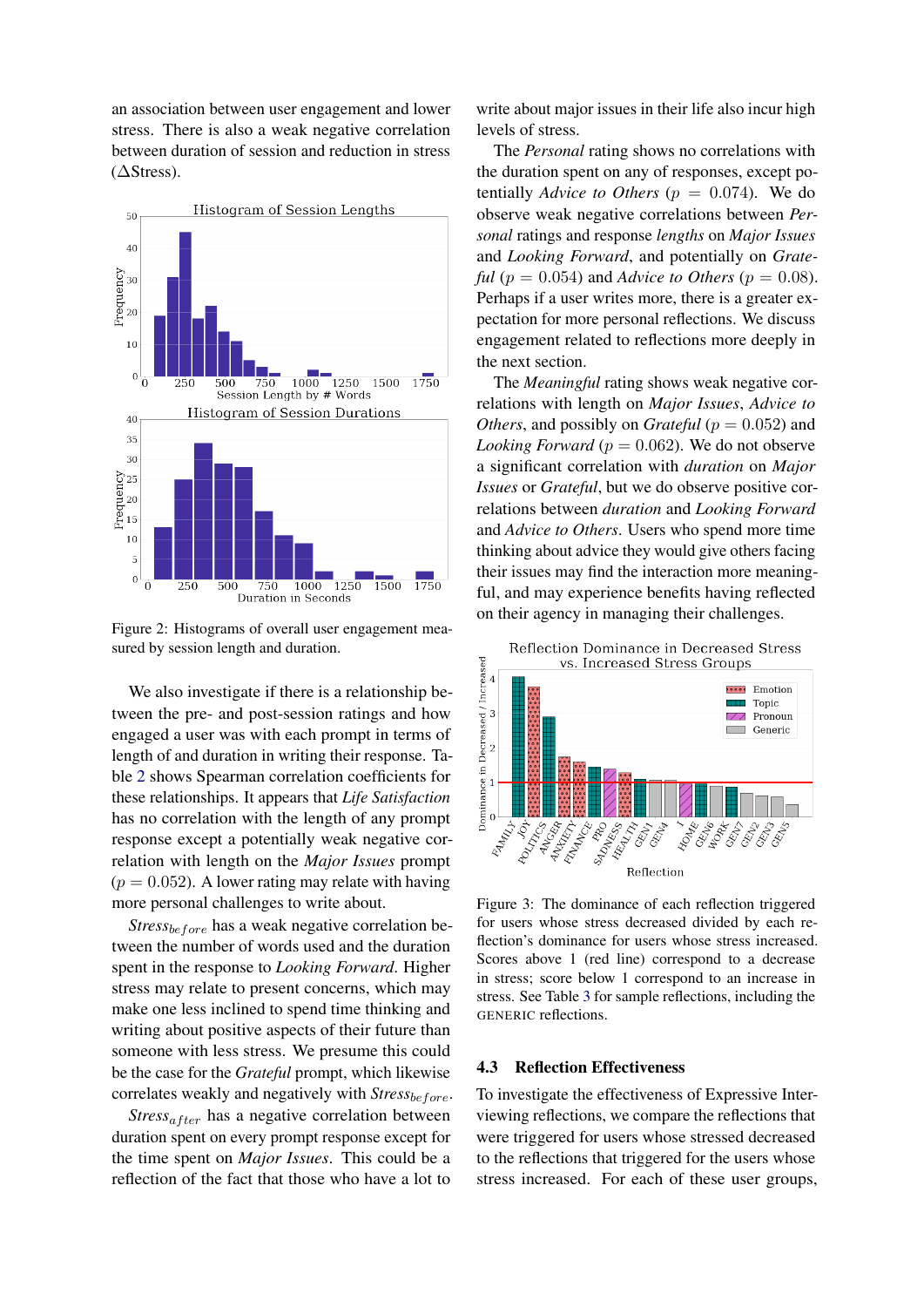<span id="page-6-0"></span>

|                     | Major issues | Grateful | Looking Forward | Advice to Others | Overall  |
|---------------------|--------------|----------|-----------------|------------------|----------|
| Length in Words     |              |          |                 |                  |          |
| Life Satisfaction   | $-0.148$     | $-0.121$ | $-0.079$        | $-0.096$         | $-0.070$ |
| Personal            | $-0.156$     | $-0.147$ | $-0.185$        | $-0.134$         | $-0.159$ |
| Meaningful          | $-0.181$     | $-0.148$ | $-0.142$        | $-0.151$         | $-0.151$ |
| $Stress_{before}$   | $-0.001$     | $-0.076$ | $-0.161$        | $-0.083$         | $-0.151$ |
| $Stress_{after}$    | $-0.020$     | $-0.135$ | $-0.130$        | $-0.129$         | $-0.177$ |
| $\Delta$ Stress     | $-0.067$     | $-0.106$ | $-0.039$        | $-0.112$         | $-0.092$ |
| Duration in Seconds |              |          |                 |                  |          |
| Life Satisfaction   | $-0.057$     | 0.016    | 0.048           | 0.091            | 0.066    |
| Personal            | $-0.017$     | $-0.041$ | 0.053           | 0.136            | 0.066    |
| Meaningful          | $-0.036$     | 0.099    | 0.173           | 0.205            | 0.143    |
| $Stress_{before}$   | $-0.067$     | $-0.252$ | $-0.178$        | $-0.099$         | $-0.198$ |
| $Stress_{after}$    | $-0.120$     | $-0.241$ | $-0.207$        | $-0.192$         | $-0.233$ |
| $\Delta$ Stress     | $-0.069$     | $-0.023$ | $-0.052$        | $-0.092$         | $-0.068$ |

Table 2: Spearman correlation coefficients between each rating provided by a user and (top) the length in number of words of the user's response to each particular prompt, and (bottom) duration in seconds of the user's response to each particular prompt, from 174 full interactions. Bold denotes significance with  $p < 0.05$ .

<span id="page-6-1"></span>

|        | HEALTH I'd like to know more about your feelings surrounding your own health and the |
|--------|--------------------------------------------------------------------------------------|
|        | health of people close to you. What actions can you take to help keep you healthy    |
|        | during these challenging times?                                                      |
| FAMILY | What can you do to keep your family resilient during these tough times?              |
|        | POLITICS What is it about the political world that may be hooking you? What are your |
|        | reactions saying about you?                                                          |
|        | GENERIC Interesting to hear that. How does what you say relate to your values?       |
|        | GENERIC I see. Tell me about a time when things were different.                      |
|        |                                                                                      |

Table 3: Sample topic specific and generic reflections.

we compute the dominance of each reflection as its proportion of times it was triggered out of all reflections triggered. In Figure [3,](#page-5-1) we compare the dominance of each reflection across these user groups by dividing the reflection dominance in the decreasedstress group by that of the increased-stress group.

Importantly, we observe that all emotion reflections and more topic reflections were triggered at a higher rate for users whose stress decreased, whereas more generic reflections were triggered at a higher rate for users whose stress increased. While we do not presume that increased stress was due to generic reflections, the correspondence between emotion and topic reflections with stress reduction aligns with expectations of effective reflections from motivational interviewing–generic reflections and specific reflections resemble *simple reflections* and *complex reflections* respectively, as referred to in Motivation Interviewing. While both

types of reflections serve a purpose, complex reflections both communicate an understanding of what the client has said and also contribute an additional layer of understanding or a new interpretation for the user, whereas simple reflections focus on the former [\(Rollnick and Allison,](#page-10-8) [2004\)](#page-10-8).

In qualitatively analyzing the instances where generic reflections were triggered, we observe that contextual appropriateness seems to be the best indicator of their success (in terms of ability to elicit a deeper thought, feeling, or interpretation) given that the user was invested in the experience. As these generic reflections are selected at random, their contextual appropriateness was inconsistent, illuminating the scenarios in which they are more or less appropriate. For instance, out of the seven times the reflection "*Interesting to hear that. How does what you say relate to your values?*" was triggered for the increased-stress users, one user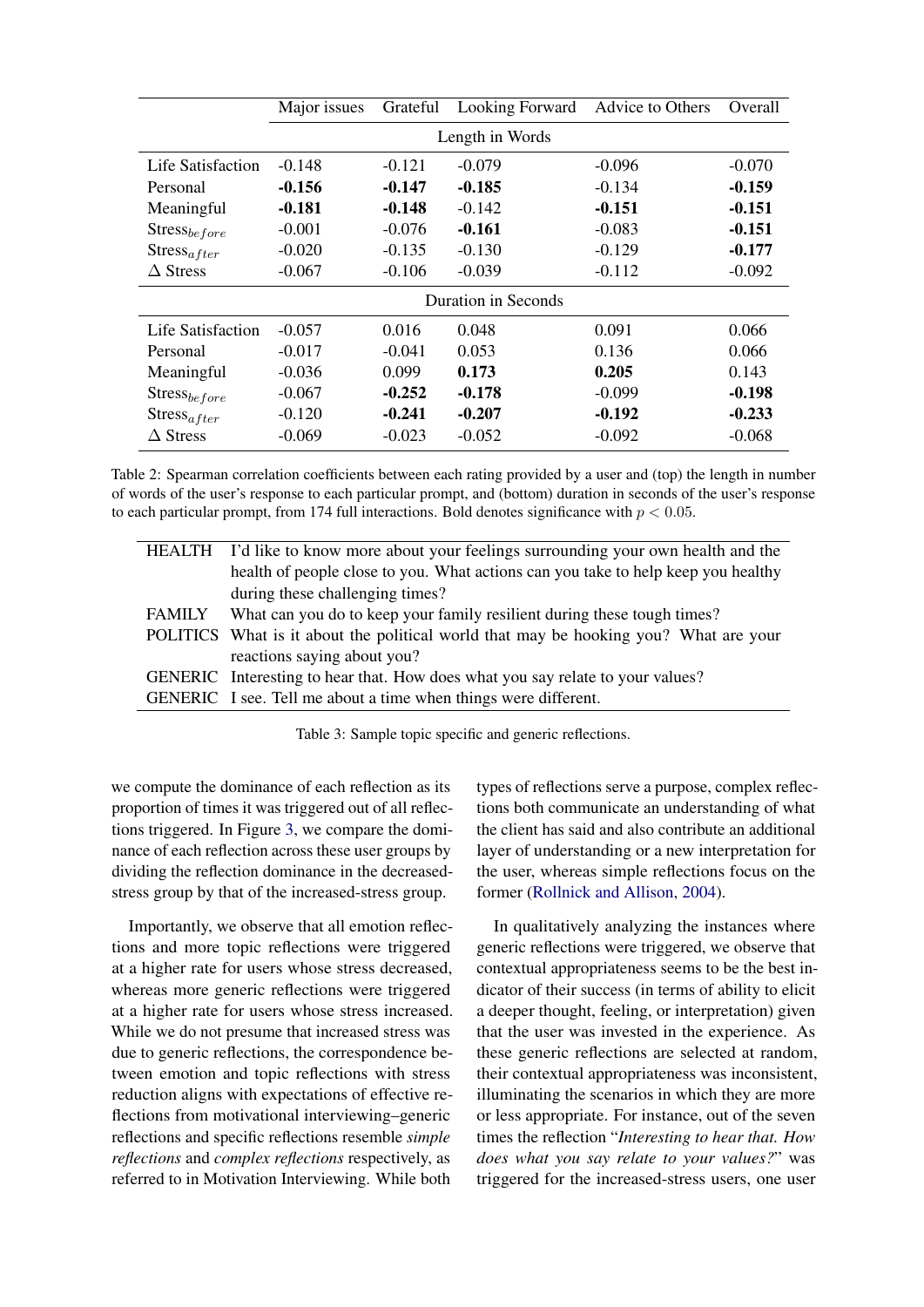expanded on their previous message, one expressed confusion about the question, and another copied and pasted the definition of *core values*<sup>[9](#page-7-0)</sup> as their response. Two other instances of this reflection were triggered when a user had expressed negative feelings such as worry and feeling lazy which appeared misplaced, and the last case was triggered by a message that was not readable. Out of the thirteen times the same reflection was triggered for the decreased-stress group, one user expressed not having much to say, another gave one word responses before and after, and all others expanded on their previous message in relation to their values or gave a simple response to indicate a degree that it relates. This reflection appeared more "successful" (based on if the user expanded on their previous message or values) when it was triggered by a message with more neutral to positive sentiment, such as when the user was expressing what they were looking forward to, or when they had several pieces of advice to offer for a friend in their situation, as opposed to one with more negative sentiment like the messages expressing worry or laziness.

In instances of other generic reflections, we observed that another issue for appropriateness was whether the reflection matched the user's frame of thought in terms of past, present, or future. For instance, the reflection *"I see. Tell me about a time when things were different,"* best matched scenarios when users described thoughts about changes to their daily lives, but not when users described future topics such as what they were looking forward to, nor when they were already describing the past.

Based on our observations of the reflections in action, we have three main takeaways. First, topic and emotion specific reflections are more associated with the group of users whose stress decreased. These reflections are only triggered if the system determines a dominant topic or emotion, which depends on the effectiveness of its heuristics, as well as the amount of detail and context that a user expresses. This leads to the next takeaway, that the system appears to be more effective when users approach the experience with an intention for expression, or conversely it seems less effective when the intent to not engage and express is explicit. Third, the generic reflections were developed with the intent to function in generic contexts, but we learned in practice that some clashed with emo-

tional and situational content or were confusing given the context. As we did observe many, if not more, successful instances of generic reflections, we are able to contrast these contexts to the unsuccessful contexts, and can develop a heuristic for selecting the generic reflections rather than selecting at random, as well as adapt the language of our current generic reflections to be more appropriate for the Expressive Interviewing setting.

#### 5 Comparative Evaluations

To assess the extent to which our Expressive Interviewing system delivers an engaging user experience, we conduct a comparative study between our system and the conversational mental health app Woebot [\(Fitzpatrick et al.,](#page-9-11) [2017\)](#page-9-11). We chose Woebot over Wysa as it was more widely available for COVID-19 mental support at the time we were conducting our experiments and also for its use of predefined prompts, which was similar to our own strategies.

We recruited 12 participants and asked them to interact independently with each system to discuss their COVID-19 related concerns. Participants include graduate and undergraduate students in our lab, 4 female and 8 male and with ages ranging between 22 to 35 years. More specifically, we asked them to use each system during 10-15 minutes and provide evaluative feedback pre- and postinteraction. The interaction with our system ended whenever the participant responded the four main prompts and reached the feedback page. While interacting with Woebot, participants stopped after they interacted with the system for at least 10 minutes. To avoid cognitive bias, we randomized the order in which each participant evaluated the systems. In addition, we randomized the order in which the questions are shown in the evaluation form. To protect participant's privacy we did not link their interaction logs with each system with their evaluation responses.

Before interacting with either system, participants rated their life satisfaction and their stress level. After the interaction, participants reported again their stress level and rated several aspects of their interaction with the system, including ease of use, usefulness (in terms of discussing COVID-19 related issues and motivation to write about it), overall experience, and satisfaction using mainly binary scales. For example, the questions "Did <system> motivate you to write at length about

<span id="page-7-0"></span><sup>9</sup>[https://www.indeed.com/career-advice/](https://www.indeed.com/career-advice/career-development/core-values) [career-development/core-values](https://www.indeed.com/career-advice/career-development/core-values)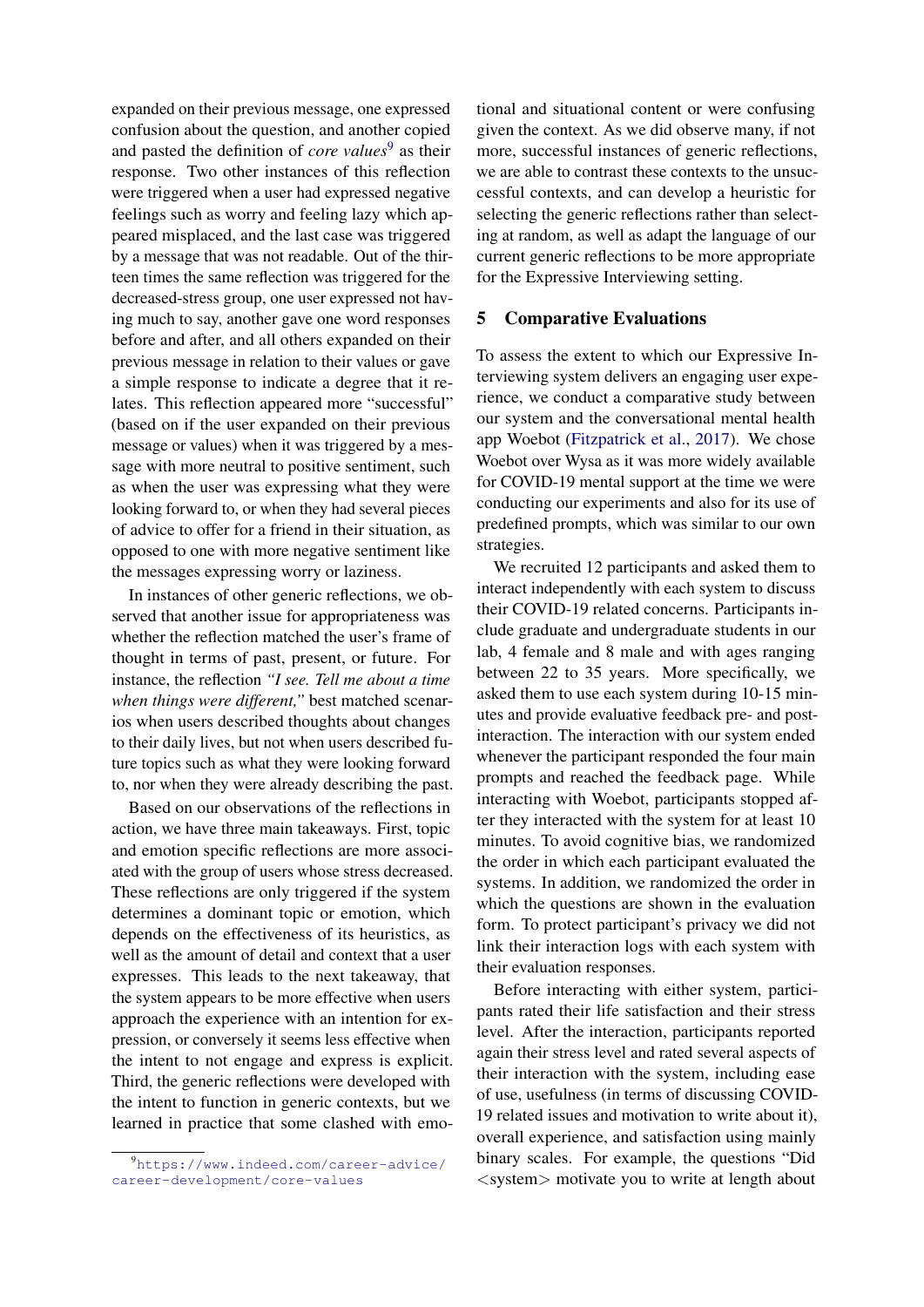<span id="page-8-0"></span>

|                   | Woebot | <b>Expressive Interviewing</b> |  |
|-------------------|--------|--------------------------------|--|
| $Stress_{before}$ | 91%    | 91%                            |  |
| $Stress_{after}$  | 73%    | 64%                            |  |

Table 4: Percentage of users reporting high levels of stress (> 3 on a 7-point Likert scale) before and after using Woebot and Expressive Interviewing.

<span id="page-8-1"></span>

|                          | Woebot | Expr. Interv. |
|--------------------------|--------|---------------|
| Ease of Use              | 82%    | 91%           |
| Useful                   | 18%    | 73%           |
| Motivation to Write      | 27%    | 91%           |
| <b>User Satisfaction</b> | 36%    | 36%           |
| Meaningful Interaction   | 64%    | 73%           |
| Overall Experience       | 36%    | 46%           |

Table 5: Comparative evaluation of Woebot and Expressive Interviewing. Percentage of users reporting positive/high ratings scores (>3 on a 7-point Likert scale) on usability aspects after interacting with Woebot and Expressive Interviewing.

your thoughts and feelings? yes/no" and "How useful was C.P. to discuss your concerns about COVID? useful/not useful" assess whether the system encouraged the user to write about their thoughts and feelings about COVID and whether the system provided guidance for it. Tables [4](#page-8-0) and [5](#page-8-1) show the percentage of users that provided positive or high scores ( $> 3$  on a 7-point scale) for each of these aspects after interacting with both systems.

As observed, there are fewer participants reporting high levels of stress after using either system. However, we see a smaller fraction of participants reporting high levels of stress after interacting with Expressive Interviewing, thus suggesting that our system was more effective in helping participants to reduce their stress levels.

Overall, participants reported that Expressive Interviewing was easier to use, more useful to discuss their COVID concerns and motivated them to write more than Woebot. Similarly, users reported a more meaningful interaction and a better overall experience. While these results are encouraging, it is important to note that this study has been conducted with a small pool of participants and that Woebot was not specifically designed for discussing COVID-19 concerns and it is of more general purpose than our system. Nonetheless, our analysis suggests that a dialogue system such as Expressive Interviewing can be effective in helping users cope with COVID-19 issues as compared to a general purpose dialogue system for mental health.

#### 6 Ethical and Privacy Considerations

During development, we followed suggestions of previous research on automated mental health counseling and adopted the goals of being respectful of user privacy, following evidence based methods, ensuring user safety, and being transparent in system capabilities [\(Kretzschmar et al.,](#page-9-15) [2019\)](#page-9-15). However, there are a number of open questions surrounding the use of conversational agents in healthcare and we need to continue to evaluate our system to en-sure that it benefits users [\(McGreevey et al.\)](#page-9-16).

The practices of motivational interviewing and expressive writing have numerous studies supporting their efficacy [\(Miller and Rollnick,](#page-9-1) [2012;](#page-9-1) [Pen](#page-9-17)[nebaker and Chung,](#page-9-17) [2007\)](#page-9-17). The combination of these methods in an interviewing format has not previously been studied and we intend to continue publishing our findings as the user population expands and becomes more diverse. We will also continue to improve our system and assessment.

In addition, we have taken efforts to secure users' data. For instance, we do not ask for identifiers and data is stored anonymously by session ID. The website is secured with SSL. Furthermore, the collected data is only accessible to researchers directly involved with our study. Our study has been approved by the University of Michigan IRB (HUM00182586).

## 7 Conclusion

In this paper, we introduced an interview-style dialogue system called Expressive Interviewing to help people cope with the effects of the COVID-19 pandemic. We provided a detailed description on how the system is designed and implemented.

We analyzed a sample of 174 user interactions with our system and conducted analyses on aspects such as system usefulness, user engagement and reflection effectiveness. We also conducted a comparative evaluation study between our system and Woebot, a general purpose dialogue system for mental health. Our main findings suggest that users benefited from the reflective strategies used by our system and experienced meaningful interactions leading to reduced stress levels. Furthermore, our system was judged to be easier to use and more useful than Woebot when discussing COVID-19 related concerns.

In future work we intend to explore the applicability of the developed system to other healthrelated domains.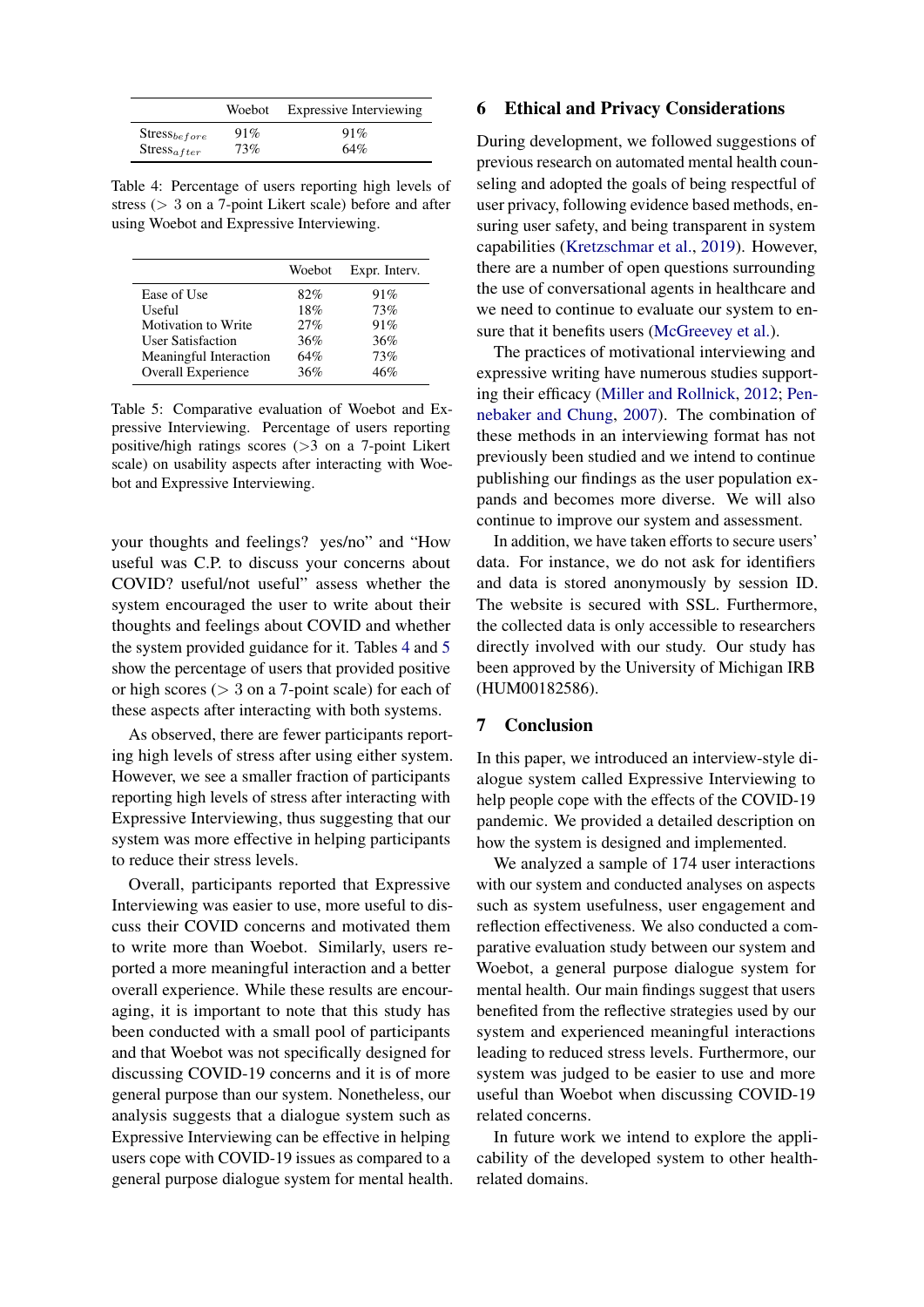## Acknowledgments

This material is based in part on work supported by the Precision Health initiative at the University of Michigan, the National Science Foundation (grant #1815291), and the John Templeton Foundation (grant #61156). Any opinions, findings, conclusions, or recommendations in this material are those of the authors and do not necessarily reflect the views of the Precision Health initiative, the National Science Foundation, or the John Templeton Foundation.

#### References

- <span id="page-9-7"></span>Shazia Afzal, Tejas Dhamecha, Nirmal Mukhi, Renuka Sindhgatta, Smit Marvaniya, Matthew Ventura, and Jessica Yarbro. 2019. [Development and deployment](https://doi.org/10.18653/v1/N19-2015) [of a large-scale dialog-based intelligent tutoring sys](https://doi.org/10.18653/v1/N19-2015)[tem.](https://doi.org/10.18653/v1/N19-2015) In *Proceedings of the 2019 Conference of the North American Chapter of the Association for Computational Linguistics: Human Language Technologies, Volume 2 (Industry Papers)*, pages 114–121, Minneapolis, Minnesota. Association for Computational Linguistics.
- <span id="page-9-5"></span>David A Brodie, Allison Inoue, and David G Shaw. 2008. Motivational interviewing to change quality of life for people with chronic heart failure: a randomised controlled trial. *International journal of nursing studies*, 45(4):489–500.
- <span id="page-9-6"></span>Elizabeth J D'Amico, Jeremy NV Miles, Stefanie A Stern, and Lisa S Meredith. 2008. Brief motivational interviewing for teens at risk of substance use consequences: A randomized pilot study in a primary care clinic. *Journal of substance abuse treatment*, 35(1):53–61.

<span id="page-9-14"></span>Django Software Foundation. 2019. [Django.](https://djangoproject.com)

- <span id="page-9-11"></span>Kathleen Kara Fitzpatrick, Alison Darcy, and Molly Vierhile. 2017. Delivering cognitive behavior therapy to young adults with symptoms of depression and anxiety using a fully automated conversational agent (woebot): a randomized controlled trial. *JMIR mental health*, 4(2):e19.
- <span id="page-9-4"></span>Joanne Frattaroli. 2006. Experimental disclosure and its moderators: a meta-analysis. *Psychological bulletin*, 132(6):823.
- <span id="page-9-8"></span>Matthew Henderson, Ivan Vulić, Iñigo Casanueva, Paweł Budzianowski, Daniela Gerz, Sam Coope, Georgios Spithourakis, Tsung-Hsien Wen, Nikola Mrkšić, and Pei-Hao Su. 2019. [PolyResponse: A](https://doi.org/10.18653/v1/D19-3031) [rank-based approach to task-oriented dialogue with](https://doi.org/10.18653/v1/D19-3031) [application in restaurant search and booking.](https://doi.org/10.18653/v1/D19-3031) In *Proceedings of the 2019 Conference on Empirical Methods in Natural Language Processing and the 9th International Joint Conference on Natural Language*

*Processing (EMNLP-IJCNLP): System Demonstrations*, pages 181–186, Hong Kong, China. Association for Computational Linguistics.

- <span id="page-9-10"></span>Becky Inkster, Shubhankar Sarda, and Vinod Subramanian. 2018. An empathy-driven, conversational artificial intelligence agent (wysa) for digital mental well-being: real-world data evaluation mixed-methods study. *JMIR mHealth and uHealth*, 6(11):e12106.
- <span id="page-9-15"></span>Kira Kretzschmar, Holly Tyroll, Gabriela Pavarini, Arianna Manzini, Ilina Singh, and NeurOx Young People's Advisory Group. 2019. Can your phone be your therapist? young people's ethical perspectives on the use of fully automated conversational agents (chatbots) in mental health support. *Biomedical informatics insights*, 11:1178222619829083.
- <span id="page-9-16"></span>John D McGreevey, C William Hanson, and Ross Koppel. Clinical, legal, and ethical aspects of artificial intelligence–assisted conversational agents in health care. *JAMA*.
- <span id="page-9-1"></span>William R Miller and Stephen Rollnick. 2012. *Motivational interviewing: Helping people change*. Guilford press.
- <span id="page-9-9"></span>Daniel Ortega, Dirk Väth, Gianna Weber, Lindsey Vanderlyn, Maximilian Schmidt, Moritz Völkel, Zorica Karacevic, and Ngoc Thang Vu. 2019. [AD-](https://doi.org/10.18653/v1/P19-3016)[VISER: A dialog system framework for education](https://doi.org/10.18653/v1/P19-3016) [& research.](https://doi.org/10.18653/v1/P19-3016) In *Proceedings of the 57th Annual Meeting of the Association for Computational Linguistics: System Demonstrations*, pages 93–98, Florence, Italy. Association for Computational Linguistics.
- <span id="page-9-13"></span>James W Pennebaker. 1997a. Writing about emotional experiences as a therapeutic process. *Psychological science*, 8(3):162–166.
- <span id="page-9-3"></span>James W Pennebaker and Sandra K Beall. 1986. Confronting a traumatic event: toward an understanding of inhibition and disease. *Journal of abnormal psychology*, 95(3):274.
- <span id="page-9-17"></span>James W Pennebaker and Cindy K Chung. 2007. Expressive writing, emotional upheavals, and health. *Foundations of health psychology*, pages 263–284.
- <span id="page-9-2"></span>James W Pennebaker and Cindy K Chung. 2011. Expressive writing: Connections to physical and mental health. Oxford University Press.
- <span id="page-9-12"></span>James W Pennebaker, Martha E Francis, and Roger J Booth. 2001. Linguistic inquiry and word count: Liwc 2001. *Mahway: Lawrence Erlbaum Associates*, 71(2001):2001.
- <span id="page-9-0"></span>J.W. Pennebaker. 1997b. Writing about emotional experiences as a therapeutic process. *Psychological Science*, (8):162–166.